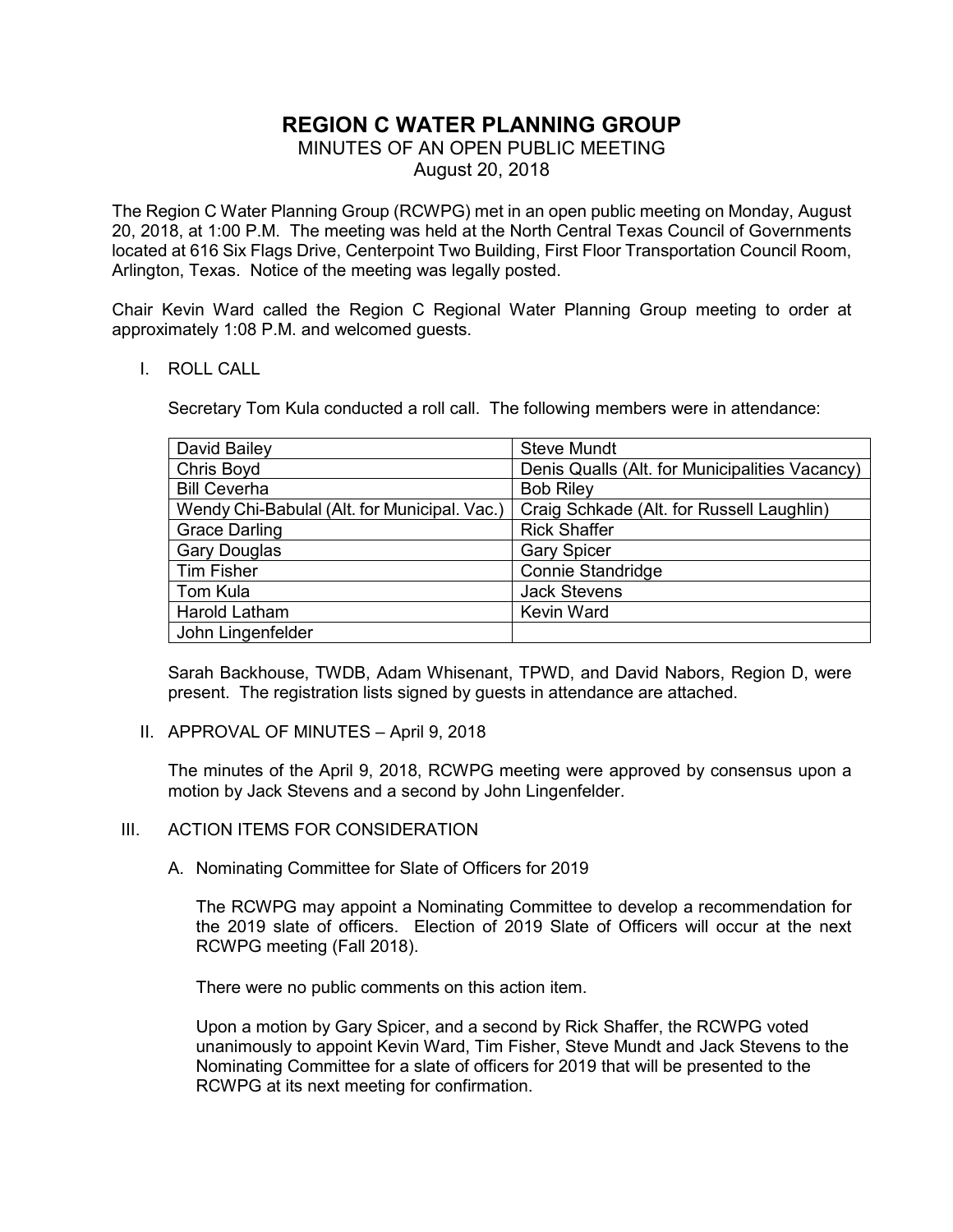B. Announcement of Vacancy for Jody Puckett's position representing Municipalities and John Carman's position representing Municipalities. Call for Nominations to fill Vacancies, and vote to fill vacancies.

Ms. Puckett submitted her resignation from the Region C Water Planning Group effective April 9, 2018. Ms. Puckett recommended Richard V. Wagner, P.E., Dallas Water Utilities' Assistant Director of Business Operations, as her replacement. Bill Ceverha nominated Richard V. Wagner, P.E. to fill the Municipal Position #1 vacancy. Chairman Ward asked if there were any other nominations from the floor, but there were none. The Region C WPG voted unanimously to elect Richard V. Wagner, P.E., to the Municipal #1 position.

John Carman no longer represents the interest he was selected to represent (Municipalities). Per Region C Bylaws, a new representative should be elected. The City of Fort Worth has recommended Christopher Harder, P.E. Bob Riley nominated Christopher Harder, P.E., to fill the Municipal Position #2 vacancy. Chairman Ward asked if there were any other nominations from the floor, but there were none. The Region C WPG voted unanimously to elect Christopher Harder, P.E., to the Municipal #2 position.

C. Election of Members to fill expiring terms.

The RCWPG will accept nominations from the planning group and the public and take action to fill the positions that expire on November 1, 2018. Each position is a five-year commitment. The positions are as follows:

| Currently Held by       | Interest                             | <b>Seeking Re-Election</b> |
|-------------------------|--------------------------------------|----------------------------|
|                         |                                      |                            |
| <b>Bill Ceverha</b>     | Public                               | Yes                        |
| <b>Grace Darling</b>    | Environmental                        | Yes                        |
| <b>Tim Fisher</b>       | <b>Municipalities</b>                | Yes                        |
| <b>Russell Laughlin</b> | Industry                             | <b>Yes</b>                 |
| G. K. Maenius           | Counties                             | <b>Yes</b>                 |
| <b>Gary Spicer</b>      | <b>Electric Generating Utilities</b> | Yes                        |
| Connie Standridge       | <b>Water Utilities</b>               | Yes                        |
| <b>Jack Stevens</b>     | <b>Water Districts</b>               | Yes                        |
| <b>Kevin Ward</b>       | <b>River Authorities</b>             | Yes                        |

Chairman Ward asked if there were any nominations from the floor or the public. There were no public comments on this action item.

Upon a motion by Steve Mundt, and a second by Jack Stevens, the Region C WPG voted unanimously to re-elect Bill Ceverha, Grace Darling, Tim Fisher, Russell Laughlin, G. K. Maenius, Gary Spicer, Connie Standridge, Jack Stevens and Kevin Ward to serve five-year terms on the Region C Water Planning Group board.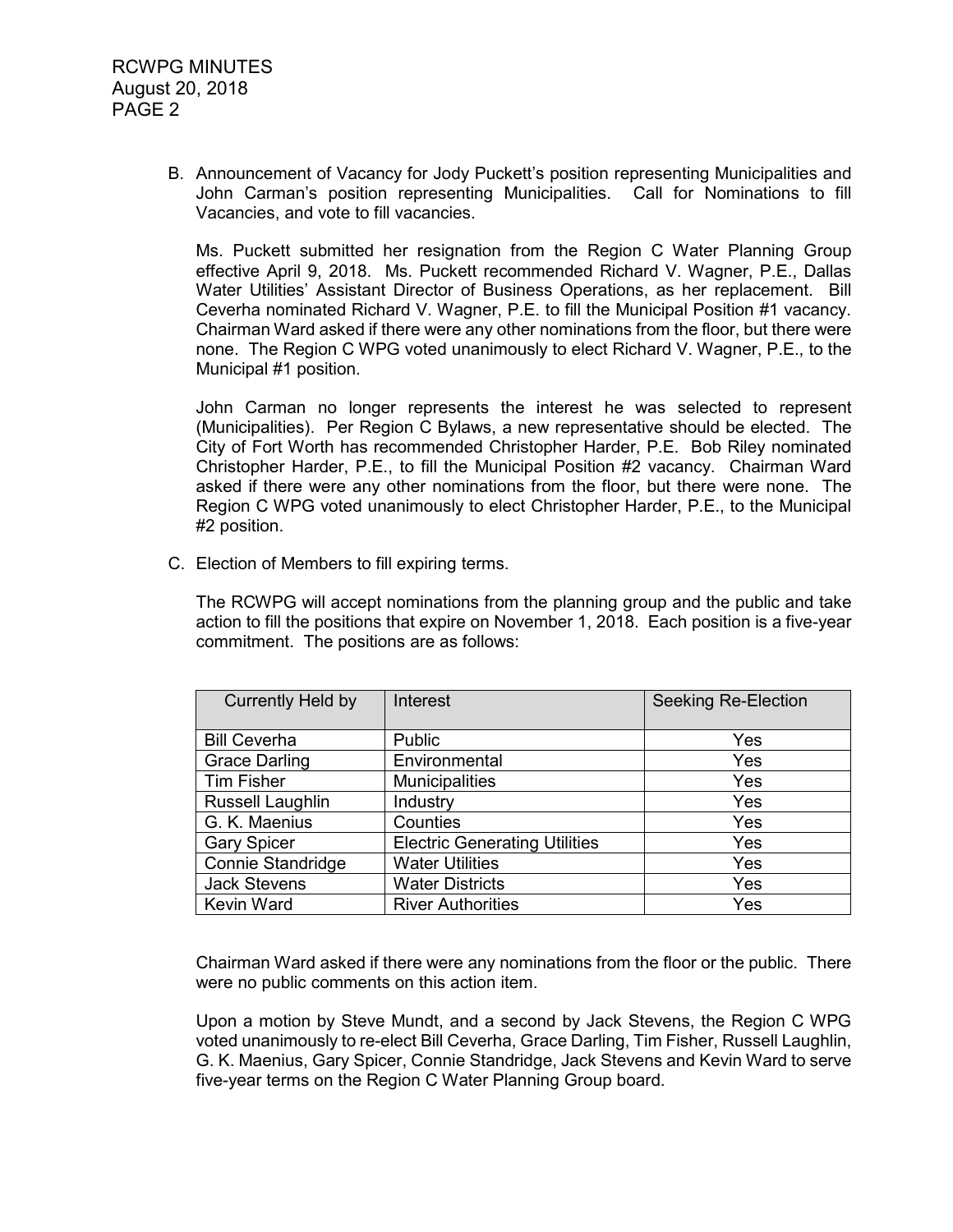#### D. Consider Approval of Technical Memorandum

Chairman Ward asked if any public comments on approving the Technical Memorandum had been received, but there were none.

Tom Gooch, Freese & Nichols, led this discussion asking the RCWPG to consider approval of the Technical Memorandum due to the TWDB by September 10, 2018. Originally, total regional population could not change from TWDB draft projections. That rule was modified by the TWDB to allow up to a 2.44% increase based upon 2015 U. S. Census Population estimates and interpolated data from 2017 State Water Plan. This increase did not accommodate all the Water User Groups' (WUGs) requested changes. These draft revisions were approved by the Region C planning group at its December 2017 open meeting, and approved by the TWDB in April 2018.

Mr. Gooch stated that the largest differences occurred in Collin County. Manufacturing and steam electric projections went down significantly; irrigation and mining projections were slightly higher; and livestock showed no change.

The TWDB provided revised 2011 through 2015 per capita use data in June 2017, and allowed Region C limited ability to revise the base GPCD if justified. The GPCD's were modified as follows:

- Requested changes to base per capita for 21 WUGs
	- o Updated 2011 GPCD was 20+ greater than in 2016 Water Plan
	- o Multiple recent years show substantially higher GPCD than 2011 (indicating 2011 was not representative of a dry year)
	- o DFW International Airport added to County-Other

In addition to population and demand projections, the Technical Memorandum included:

- Overall Water Supply Source Availability
	- o Includes surface water imports
	- o Limited to firm yields (or safe yields as appropriate)
	- o Reservoirs/Systems in Region C
	- o Run-of-River Irrigation
	- o Livestock and other local supply
	- o Groundwater
	- o Reuse
- Surface Water Availability
	- o Comprised of reservoirs, reservoir systems, and local supplies
	- o Based on results of TCEQ-approved WAMs (Trinity, Red and Sulphur)
		- **Requested hydrologic variances (Approved June 2018)**
	- o Safe yields versus firm yields
- Groundwater Availability
	- o Two major aquifers (Carrizo-Wilcox and Trinity)
	- o Four minor aquifers (Woodbine, Nacatoch, Cross Timbers and Queen City)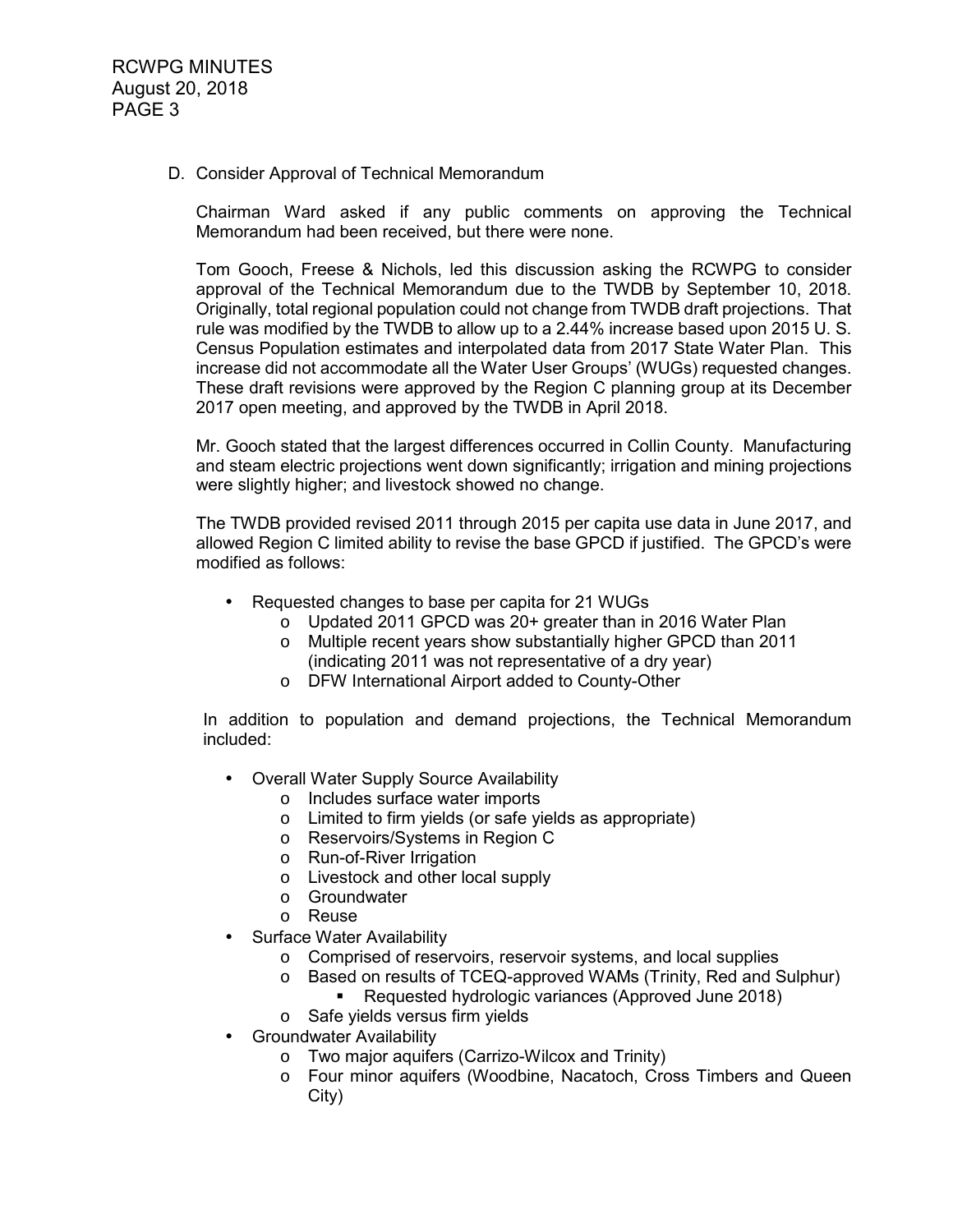RCWPG MINUTES August 20, 2018 PAGE 4

- o Locally undifferentiated formations ("Other Aquifers")
- o MAG estimates provided by TWDB (directly from GMA8, GMA11 and GMA12 reports)
- o No GAM models were used
- o GMA 8 and 11 deemed Nacatoch "non-relevant"
- Reuse Availability
	- o Permitted Reuse projects were updated for the 2021 Plan
- **Existing Water Supplies** 
	- o Less than available Water Supplies
	- $\circ$  Limited by water rights, contracts and existing facilities (or facilities that will be completed by August 2020)
- Comparison to 2016 Water Plan
	- o Slightly less groundwater
	- o More Reuse and Surface Water
- Potentially Feasible Water Management Strategies
	- o Methodology presented and approved by RCWPG December 2017
		- **•** Conservation
		- **-** Drought Management
		- **Reuse**
		- **Existing Supplies**
		- Development of New Supplies
		- Reallocation/Management of Existing Supplies
		- **Conjunctive Use**
		- **EXTER** Acquisition of Available Existing Supplies
		- **•** Development of Regional Water Supply or Providing Regional Management of Water Supply Facilities
		- **•** Voluntary Transfer of Water
		- **Emergency Transfer of Water**
		- System Optimization, Subordination, Leases, Enhancement of Yield, Improvement of Water Quality
		- **Desalination**
- Simplified Planning Option
	- o Currently, planning process may be amended because others want to be included.
	- o RCWPG does not want the Simplified Planning Option.

Amy Kaarlela, FNI, added that paper copies of the database report are not included in the RCWPG members' notebooks. Ms. Kaarlela stated that she has several copies for anyone who wants to review it. These reports will be included in the final Tech Memo submittal to TWDB. She added that the database report shows needs by Water User Groups. Tim Fisher asked how reuse numbers were allocated. Ms. Kaarlela replied they were based on estimated return flows contributing to each reuse project.

Public comments on approving the Technical Memorandum will be open for two weeks following today's Region C open meeting, concluding on September 3, 2018.

There were no public comments on this action item.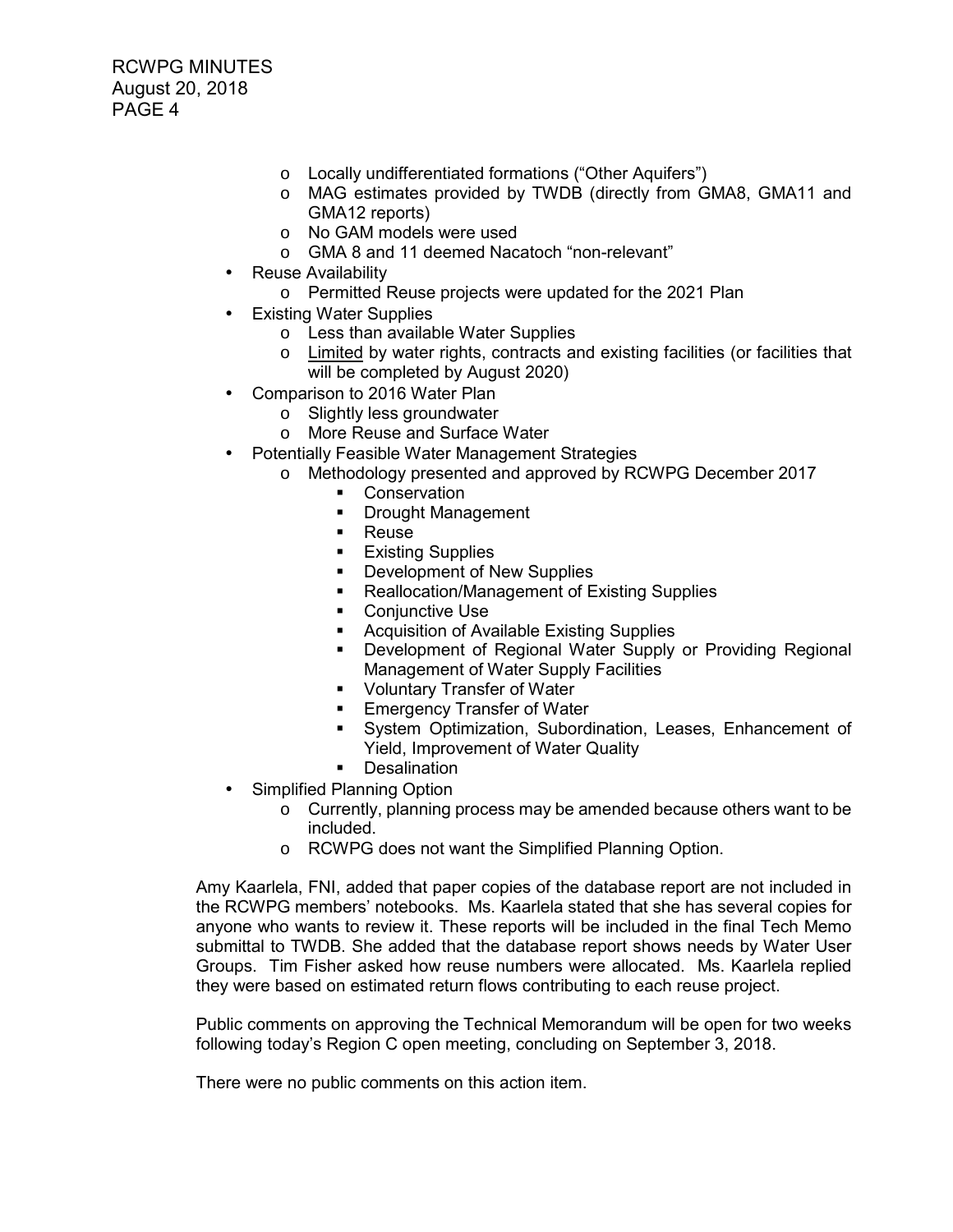Upon a motion by Grace Darling, and a second by Jack Stevens, the Region C WPG voted unanimously to approve the Technical Memorandum for submittal to the TWDB by September 10, 2018.

E. Consider (Retro-Active) Approval of Budget Amendment

Amy Kaarlela, FNI, led the discussion on this action item. Ms. Kaarlela advised that the consultants, FNI, requested a budget amendment from TWDB on May 8, 2018. The TWDB approved these amendments by letter dated May 24, 2018. The total study cost remains unchanged.

The budget amendments are as follows:

- Task 2A Non-Municipal Demand +\$5K
- Task 2B Population and Municipal Demand +\$67K
- Task 4A Identification of Water Needs +~\$11K
- Task 7 Drought Response -~\$83K

There were no public comments on this action item.

Upon a motion by John Lingenfelder, and a second by Grace Darling, the Region C WPG voted unanimously to approve a budget adjustment from the TWDB retroactively.

#### IV. DISCUSSION ITEMS

- A. Schedule Amy Kaarlela presented the following key dates for the 2021 Planning Cycle
	- September 10, 2018 Technical Memo on Needs, Potentially Feasible Strategies, Major Water Providers Due to TCEQ
	- March 2, 2020 Initially Prepared Plan Due
	- October 14, 2020 Final Plan Due
	- Next Meeting To be determined
- B. Task 8 Subcommittee Report Ellen McDonald, APAI, led this discussion on the Task 8 Subcommittee meeting held this date at 11 AM. Jack Stevens was elected Chair of this subcommittee. Task 8 reviews and recommends unique stream segments and reservoir sites. Chair Stevens reported that the Task 8 Subcommittee continues to support the George Parkhouse Reservoir; and has no suggested recommendations for unique stream segments or reservoir sites. Chairman Ward said no designations were made today. Amy Kaarlela added that there will not be an official recommendation from the Region C WPG at this meeting. These recommendations will be made in the final report.
- C. Next Steps Amy Kaarlela, FNI, led this discussion. Ms. Kaarlela advised the water planning group that the consultants will be devoting most of their time to Task 5A – Water Management Strategy Evaluations which amounts to \$1.1M of the \$2.4M total budget allocation. The consultants will also be conducting various tasks related to the preparation of the next IPP.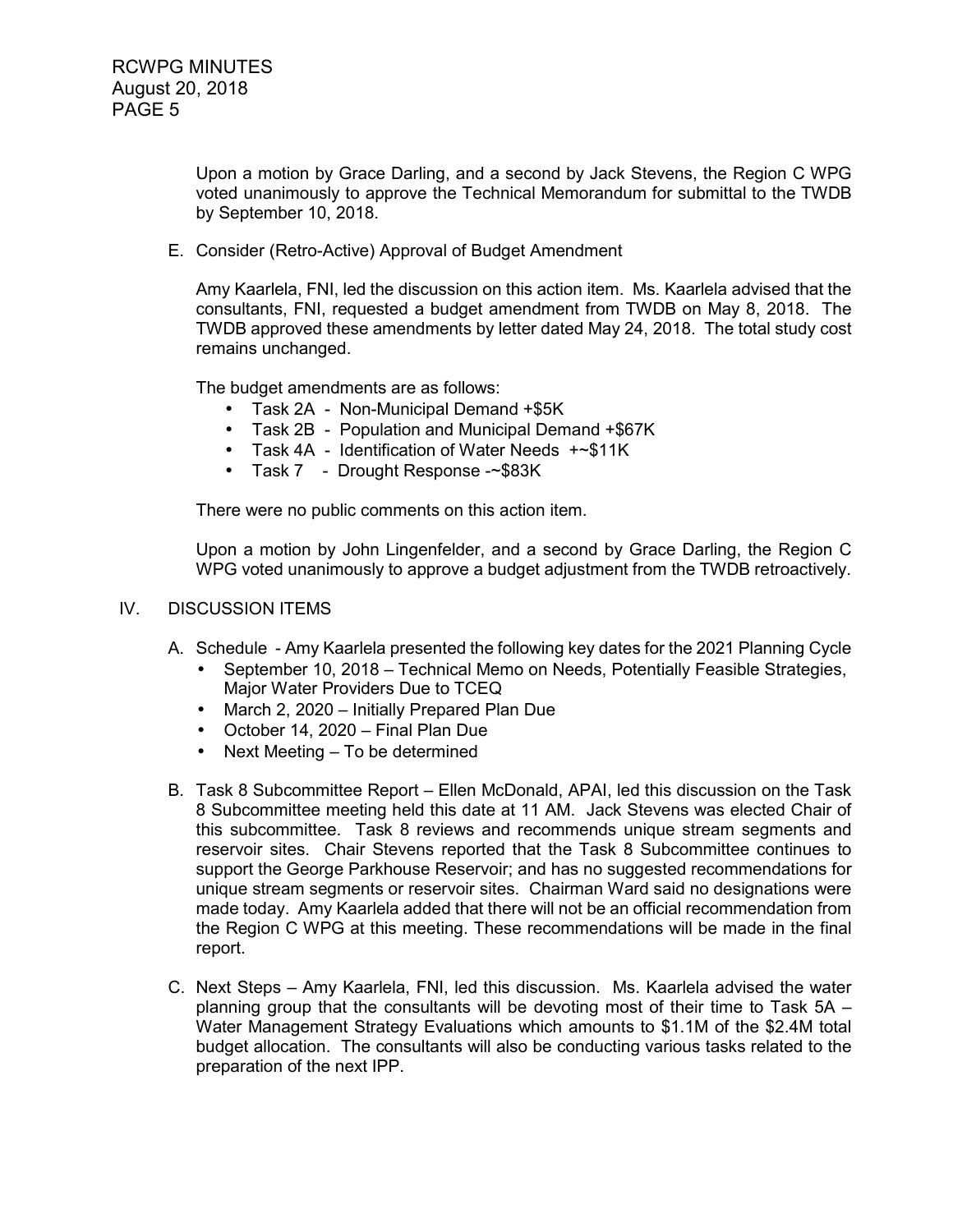#### V. OTHER DISCUSSION

- A. Updates from the Chair Chairman Ward stated that he is looking forward as the new Region C Chair to refining designations and implementing changes in the processes.
- B. Report from Regional Liaisons
	- Region B Jack Stevens advised that the next meeting will be August 22, 2018.
	- Region D David Nabors advised that he will be going off the Region D board in September. Mrs. Sharon Nabors will be taking his position on the Group. Mr. Nabors stated that there is not much land available for farming, and there needs to be a more feasible plan for obtaining water than building new reservoirs. Mr. Nabors thanked the water group for their participation in this important planning endeavor.
	- Region G None
	- Region H Chairman Ward stated that Jim Sims attended the last meeting in August; next meeting will be in November.
- C. Report from Texas Water Development Board Sarah Backhouse, TWDB, addressed the following topics:
	- The State Water Flood Assessment is under internal review. It is anticipated that the document will be posted for public comment the first week in September. The TWDB will be holding a work session for public comments. A final version of the report will be presented to the 2019 Legislature.
	- The Water for Texas Conference will be held on January 23-25, 2019, in Austin. The theme of the conference will be "Story of Texas Water: Past, Present & Future".
	- Planning staff is hosting a meeting for the Uniform Standards Committee in November. The committee is made up of the RWPG Chairs or their designees and is tasked to establish the uniform standards used by planning groups to prioritize projects in the regional water plans.
	- Three projects within Region C received commitments for the 2018 SWIFT cycle. These included NTMWD's Water Distribution Improvement Project, UTRWD's Parallel Pipeline project, and the City of Westlake's Increase Delivery Infrastructure project.
- D. Report from Texas Department of Agriculture None
- E. Report from Texas Parks and Wildlife Department Adam Whisenant mentioned that he attended the Task 8 Subcommittee Meeting and provided input. Chairman Ward thanked Ms. Whisenant for his insights at the meeting.
- F. Other Reports None
- G. Confirm Date and Location of Next Meeting TBD; NCTCOG, 616 Six Flags Drive, Centerpoint Two Building, First Floor Transportation Council Room, Arlington, Texas 76011
- H. Public Comments None